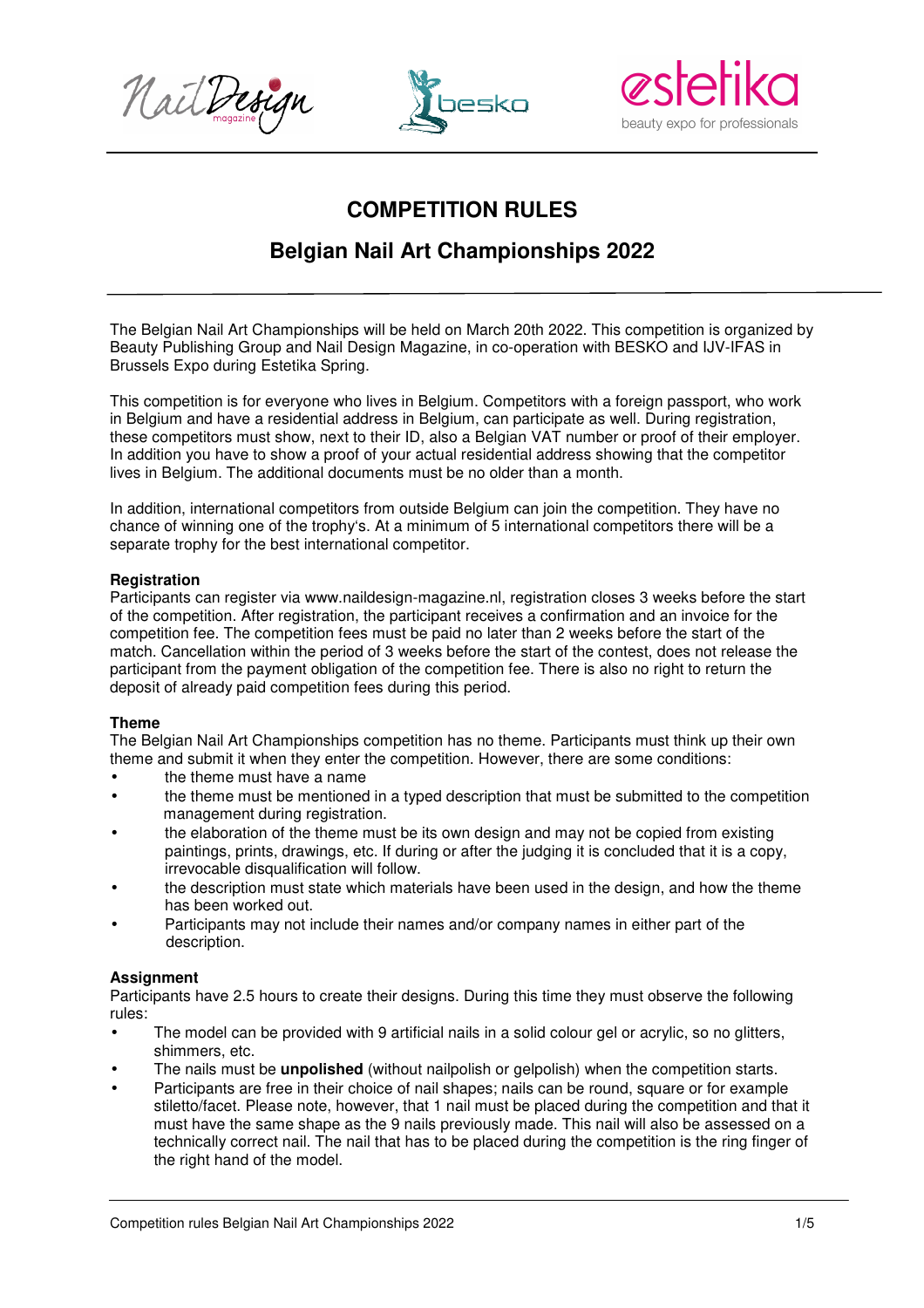





- At least 6 of the 10 nails must be worked with at least 2 of the following techniques:
	- Acrylic paint handpainting
	- Watercolor handpainting
	- 2d acrylic
	- 2d gel
	- Gelpainting
	- Gellak painting
- Let your imagination run free, make daring combinations using all Nail Art has to offer! Make sure the nail surface stays flat.
- Participants may use rhinestones, glitter and 2D acrylic applications that are no higher than a rhinestone of size ss8. Rhinestones may be used as an extra/embellishment, but may not be predominant.
- Participants may not use floral themes/floral designs. Flowers may be used, but only as an embellishment. They must not be predominant and must take up less than 10% of the design.
- Stamping techniques are not allowed.
- Participants are not allowed to create any parts/features applied to the nails at home before the competition starts. The entire design must be made during the competition itself.
- The nails may not have protruding parts (that protrude from the nail edges).
- Participants are not allowed to use stickers or decals; all parts must be created and applied during the competition itself.
- Participants are not allowed to use any logos or images of well-known brands or manufacturers (Louis Vuitton, D&G, Walt Disney, Warner Bros., etc.) with regard to copyright.
- Air brush designs are **excluded from participation.**
- The competition area is only accessible for participants and their models. Other persons may not assist in any way.
- Participants are allowed to use cuticle oil and/or hand lotion, but if the models' hands have excessive oil or lotion on them, the participant risks losing points.
- Participants must make a typed description that states what the theme is and how it has been worked out. Also think of possible sources of inspiration. It should also be described which techniques have been used. No name of the nail stylist (s) or brand names may be mentioned in this description. No points can be obtained for a description, the description serves to support the assessment criteria as described later in these competition rules. In connection with a possible international jury, the description must be submitted in English. In addition, the description may also be submitted in its own language. When not submitting a correct description, 5 points will be deducted from the total score.

## **Categories**

Participants can enter the competition in one of the following 2 categories:

## • **Beginners**

You have never participated in a contest where Nail Art techniques are used or you have previously participated in a competition where Nail Art techniques are used but never achieved a podium position.

## • **Professionals**

You have previously participated in a competition where Nail Art techniques are used and a podium place achieved (1, 2 or 3) or you have never participated in a competition where Nail Art techniques are used but would like to participate with the advanced division because you think you belong there.

If there are fewer than 5 participants in 1 of the divisions, the divisions will be merged. All national and international trade competitions include Nail Art techniques, which are held especially for nail stylists.

There are no different divisions for international participants.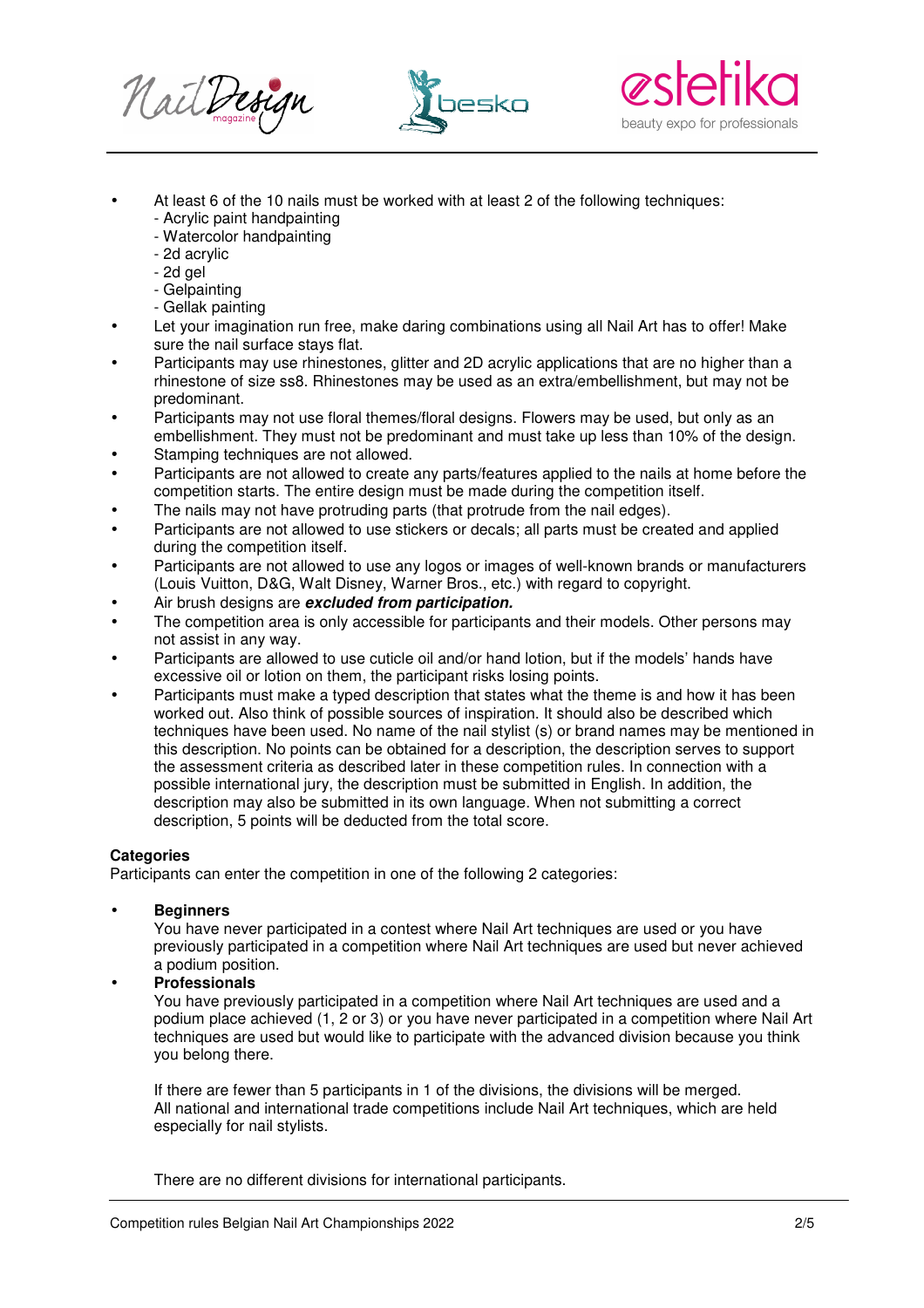





#### **Judging criteria**

To be able to make a good preparation, it is important to know what the jury is paying attention to during the assessment:

Originality: 10 points

- Is the design original? Is it a custom design or is it a copy of an existing design?
- Have you seen the design before? Is it a unique design (totally different from all the other designs)?

Theme interpretation: 10 points

- Does the theme clearly show from the design?
- Can the theme be clearly seen on all nails and do all nails combined form a logical whole?
- The theme must be clearly visible and complete.

Visual attraction: 10 points

The design grabs your attention. The design holds your attention.

Colour combination: 10 points

- Has the participant used colours wisely to ensure the design forms a whole?
- Do the colours fit/add to the design?

Balance: 10 points

• Are all design elements balanced? Is the design too loud, boring, or well-balanced?

Details: 10 points

- Are the details accurate and do they add to the design?
- Do these details give the design an extra dimension?

General impression: 10 points

- Does the design form a whole? Are any improvements required?
- Does the design make a great overall impression?
- Is the design complete or does it need to be improved?

Level of difficulty: 10 points

- Has this design presented the participant with a challenge? Do skills and hard work show from the design?
- Has the participant used various techniques to create the design?

General skills: 10 points

- Does the design show the participants' artistic skills?
- Is the design accurate, neat and precise?
- Does it have a wow factor?

Finish: 10 points

• Does the model have any small cuticle wounds? Can you see any remnants of materials used (oil, paint, polish, etc.)? Is the final design free from dust and/or dirt?

Technical aspect: 10 points

• Has the underlying nail been applied skilfully and carefully, i.e. are the nails technically perfect? Do the nails fit the model?

## **Points**

- 
- **9** Almost perfect **6** Above average
- **10** Perfect **7** Good **4** Below average **1** Unacceptable
	-
- Competition rules Belgian Nail Art Championships 2022 3/5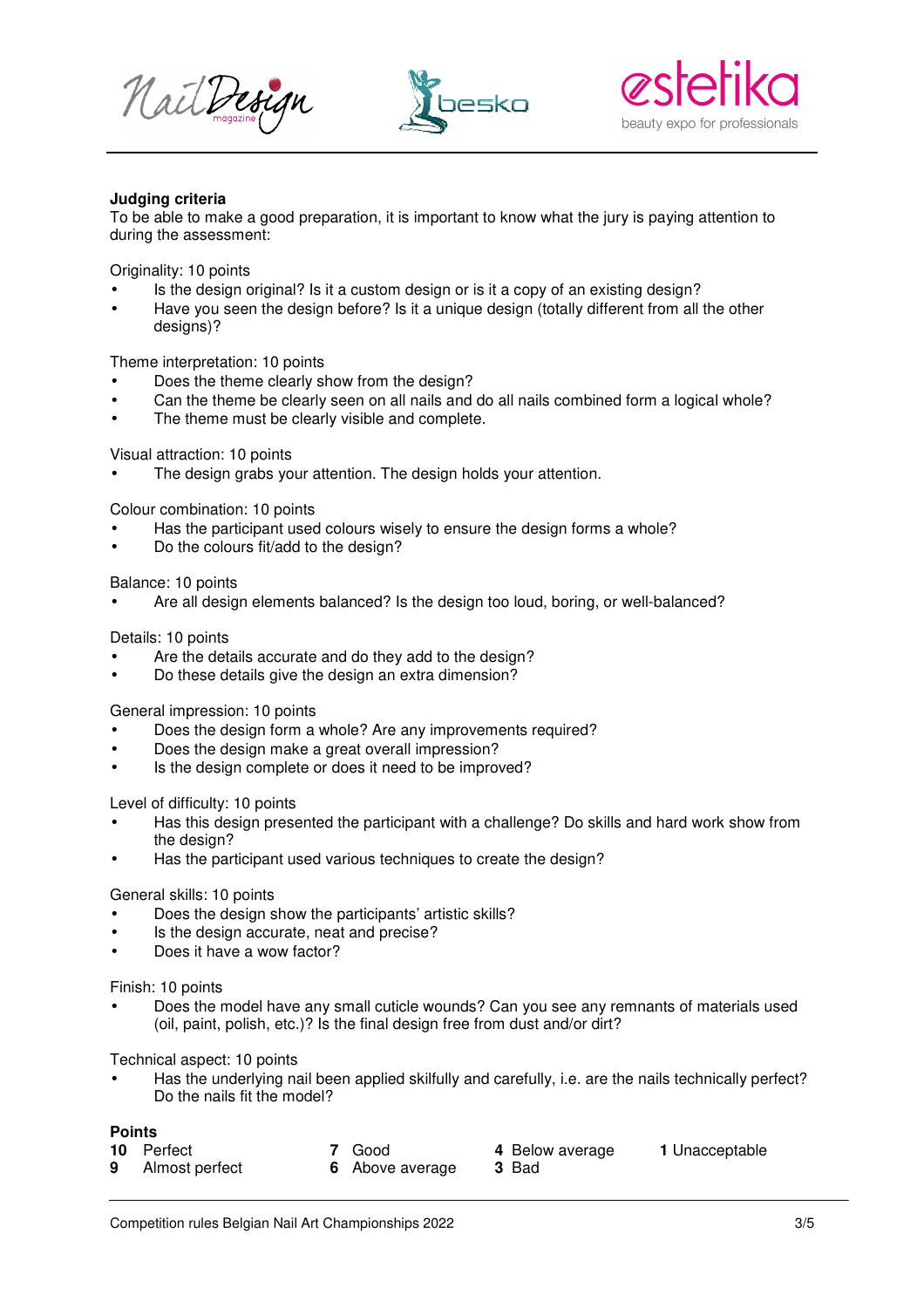



## **8** Very good **5** Average **2** Very bad

#### **Competition team of the year**

This competition counts for the Benelux Competition Team of the year. This means that the points obtained by a team member of a competition team during this competition count towards the total score of the relevant competition team.

#### **Model**

The choice of model is very important. Models with spot free hands and beautiful long nail beds are your best choice. Please note that points are deducted wounds on the hands and cuticles and injuries suffered during the competition!

The models' hands may not be recognizable. The model is not allowed to wear any rings, bracelets, watches or other jewellery. Tattoos and/or henna decorations are not allowed. Tattoos which can be fully camouflaged are allowed, this for assessment to the competition management. Long sleeves must be rolled up to the elbow for the judges. Tattoos on the arms are allowed. The limit is that the tattoo should not come under, where the watch is normally.

All models must be over 18 years old.

#### **Procedure**

All nail stylists who enter this competition receive the competition rules in advance to ensure that all participants have enough time to prepare themselves for the competition in the best possible way. Participants are also sent the judging form used by the panel of judges during the competition. This form indicates how many points can be earned for the various categories. Be sure to carefully read the competition rules and judging form to ensure you get the most out of your participation! Participants must check in at the competition secretariat at least half an hour before the start of the competition. Work tables are assigned by lot to the participants and models. The model is judged by the assigned participation number.

After the competition participants must leave the competition area as soon as possible. The models are then accompanied to the judging booths in groups.

They may only leave the booth if they have received permission from the competition management, under certain conditions and if necessary under guidance. Models who do not observe these rules and conditions are disqualified. Models must try to speak as little as possible when they are judged, to ensure the judges can concentrate on the design.

When the judges have finished, the models are tapped on their hands twice. They must then move to the next booth. This procedure is repeated until all judges have seen the models' hands.

Participants who start working before the competition starts or keep on working after the competition has ended, are disqualified. Participants who use unauthorized materials or equipment are disqualified.

Before, during and after the competition, the participants, their models, trainers, coaches, etc. must treat the competition management with respect. If not, this means disqualification from the relevant participant. This for assessment by the competition organization.

If a participant wins a prize (first, second or third place) and the participant is not present at the prizegiving ceremony, this place and the accompanying prize will lapse for that participant. The next participant in the ranking will then take this place.

#### **The panel of judges**

The panel of judges consists of at least 3 people. One of them serves as an independent chairman or chairwoman and sees to it that all procedures are observed. He or she also supervises the expert judges from the industry. The panel of judges is not present in the competition area during the competition itself, but follows a special 'judging training'.

In the event of a tie, the chairman or chairwoman has the final vote.